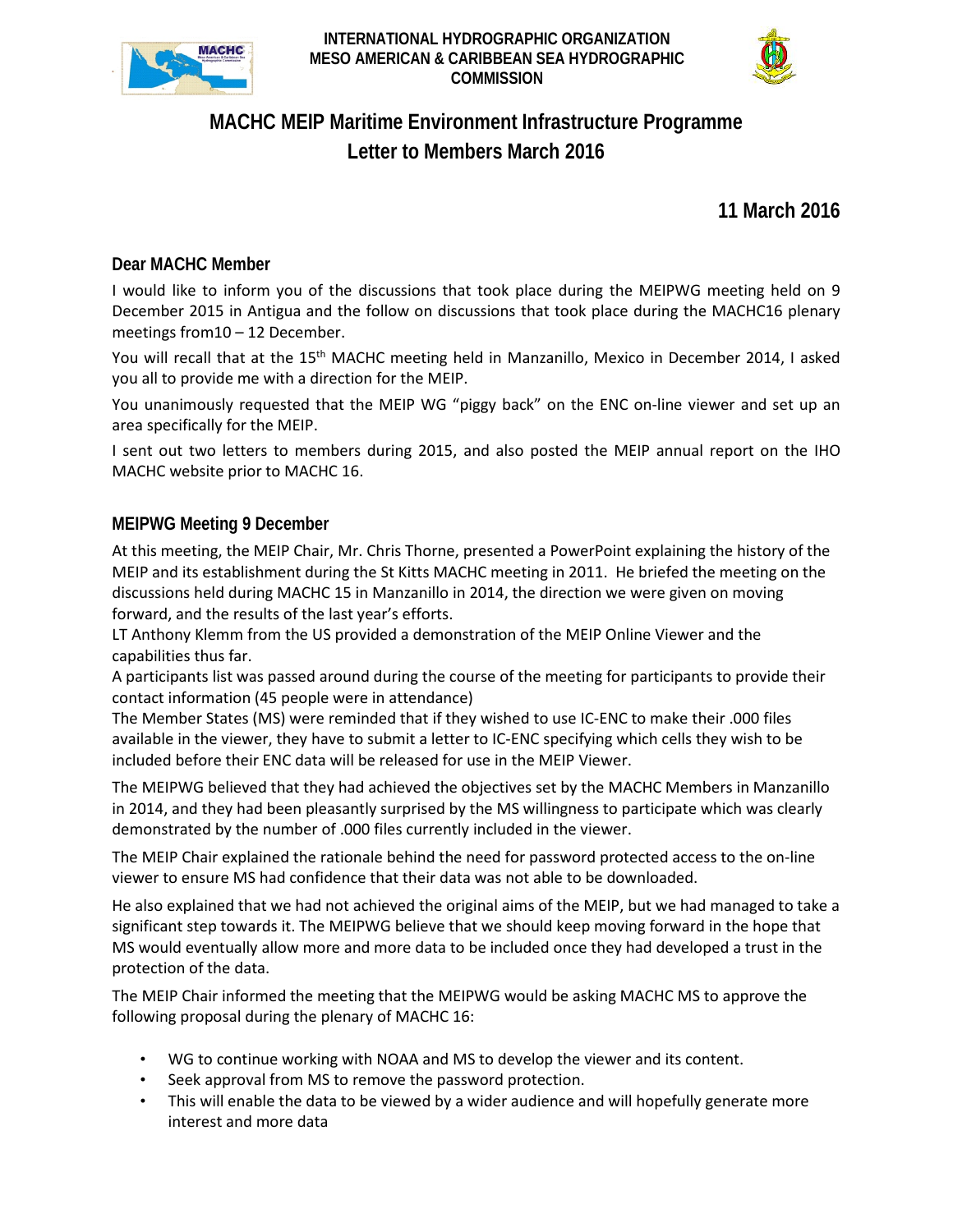The proposal generated a lot of discussion of which the following comments were noted:

- CDR Ricardo Lopez from Mexico asked, why haven't additional MS beyond the initial Band 1 ENC providers supported this MEIP Viewer with their respective ENC that they are willing to share? He also encouraged the other MS to support this effort.
- CDR Paulo Matos from Brazil said that they had some initial concerns about data protection when this MEIP Viewer was first proposed.
- Dr. Leendert Dorst from the Netherlands reminded the MS that Blue Economy stimulation was part of the original purpose of the MEIP. The Netherlands thinks that there should not be password protection on the MEIP Viewer in order to promote the Economic Development that it was intended to support.
- LT Anthony Klemm from the US let the MS know that Tom DePuyt from ESRI was available at MACHC to provide further details about protection of the data if a particular MS has concerns about the potential removal of a password from the MEIP Viewer site.
- Mr. Calvin Thompson from Jamaica raised a concern about the potential that users might try to use the MEIP Viewer for navigational purposes. This is not the intended purpose of the MEIP Viewer and the users need to be cautioned about this on the site.
- CAPT Gustavo Gutierrez from Colombia said that they are generally supportive of the effort but they had some concerns.
- France said that they thought that the MEIP information should be made available via a WMS to support the Economic development. They suggested that maybe the MEIP WMS should be available via both IC-ENC and Primar.
- LT Anthony Klemm from the US mentioned that because of the current password protection a WMS is not possible at this time.
- CDR Ricardo Lopez from Mexico reminded the MS that the data is still protected even without the password protection. He said that maybe for now we could maintain the password protection as the MEIP Viewer is developed to allow time for MS to build confidence in the protection of their data.
- President Robert Ward from the IHO stated that "the King is wearing underwear and nothing else" in relation to the MEIP effort thus far. The purpose of this MEIP Viewer is to support economic development and at this point very few potential users actually have access to the MEIP Viewer because of the password protection. How does this help economic development? He recommends that the MEIP WG go back to look at the original purpose for the MEIP development so that we can better focus our efforts.
- The MACHC Chair, CAPT Marc v.d. Donck, said that the MEIP efforts thus far are baby steps forward. He said that we have many challenges within the MACHC region because of the various MS with different political agendas and business models. It is a different environment than Europe which is very much unified via the efforts of the EU.
- Mr. Tom DePuyt of ESRI stated that the WMS is there in the background in the current MEIP Viewer. Once the password protection is removed there are a lot of additional capabilities that can be added like routing to support economic development. Also other WMS's could be brought into the mix once this is opened up.
- CDR Ricardo Lopez from Mexico mentioned that we need to take action. The data layers need to be made available so that potential economic users can export MEIP information for use in GIS Analysis.
- President Robert Ward from the IHO stated that the fundamental question is whether the MS are going to make their data publically available via the MEIP Viewer or not? It could potentially be done at a price for those potential economic users if that is the direction the MS would like to go.
- The MACHC Chair, CAPT Marc v.d. Donck, asked do we take the password off or not? Otherwise the MEIP Viewer will have very little impact for the intended economic users.
- Mr. Alberto Costa Neves from the IHO said that he will follow up with some of the historic documentation from when the MEIP was first proposed so that the WG will fully understand the original proposal and direction given.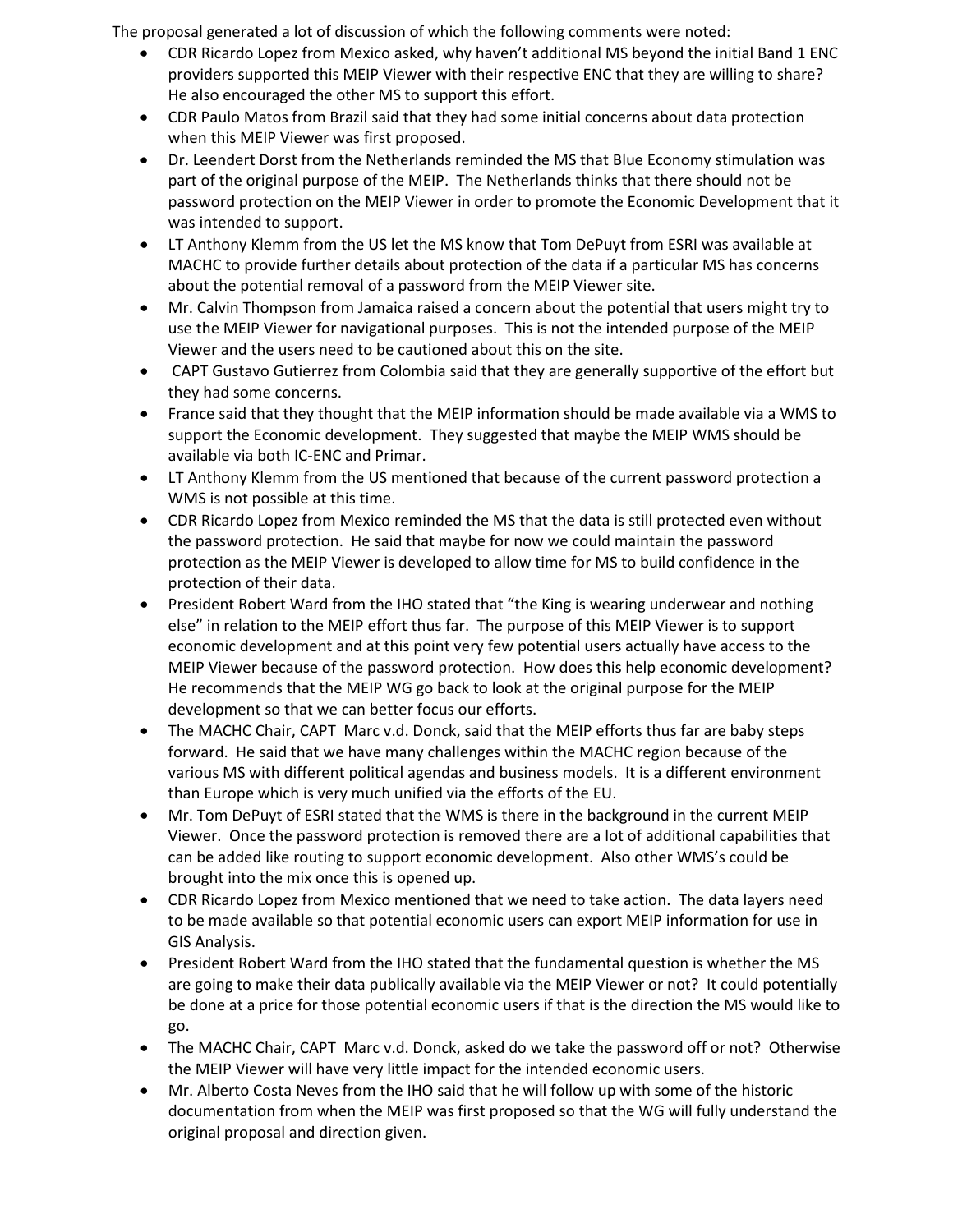The MEIPWG Chair reminded the MS that they had given the WG the direction during MACHC 15 and this was what had been followed. Any change of direction needed to be agreed by MS during the plenary session.

He thanked all attendees for their contributions and said that he would ensure the MS were informed of all the comments during the plenary session.

### **MACHC 16 Plenary - 11 December**

The MEIPWG Chair presented the report of the WG to MS (that had been posted on the MACHC website) and asked them to note the report and reminded them about the direction from MACHC 15 Meeting.

He also asked the MS to approve the WG proposals to:

- 1. WG to continue working with NOAA and MS to develop the viewer and its content.
- 2. Seek approval from MS to remove the password protection.
- 3. This will enable the data to be viewed by a wider audience and will hopefully generate more interest and more data

Once again this generated a lot of discussion between MS of which the following comments were noted:

- CAPT Marc v d Donck, the MACHC Chair, said the MEIP Proposal is clear and in line with the TOR. If the MS is uncomfortable with the password removal they do have the option to remove their data so that the MEIP Viewer project can move forward and other MS can benefit from it.
- Admiral Tim Lowe from the UK asks that the MEIP provide the MS a much better understanding of the purpose of the MEIP and where the group plans to go. Additionally, he stated that it is likely that if the password protection is removed the UK will likely have to withdraw their chart information from the MEIP Viewer when this happens. However, he did follow up that if he had a better understanding of the purpose and plan of the MEIP Viewer he may be able to re-input the UK chart information into the MEIP Viewer at that time.
- CAPT Gustavo Gutierrez from Columbia asks that the MEIP Viewer focus on SOLAS support, and Amphibious Operations. They also are supportive of removing the password for the MEIP Viewer.
- CAPT Marc v d Donck, the MACHC Chair, reminded everyone that the MEIP Viewer is for Economic Development and not for Navigation or Warfare purposes.
- Mr. John Nyberg from the US said that the US supports the removal of the password from the MEIP Viewer. Also, it was obvious from the Netherlands Coast Guard comments the MEIP Viewer is not built for Safety of Navigation. He also said that the efforts thus far are an accomplishment for the MACHC Region.
- CAPT Marc v d Donck, the MACHC Chair, said that SDI is an abstract concept sort of like the internet. It is a valuable tool for everyone but sometimes hard to understand. He feels that the MEIP Viewer is a step in the right direction.
- Cuba says that their cells will continue to be available in the MEIP Viewer and is supportive of the removal of the password.
- LT Anthony Klemm of the US stated that the WMS allows analysis in a GIS Setting. However, the data in the view is not downloadable by the user.
- CAPT Marc v d Donck, the MACHC Chair, asks that the MEIP give a clearer answer on the purpose of the MEIP and where the group is going with it to help answer the UK question.
- CDR Manuel Ricardo Lopez Cruz of Mexico says that we have to be able to plug in this data with other data to make better decisions with analysis.
- Mr. John Nyberg from the US suggests that we have a quick MEIP Meeting later today to determine a way forward and to help answer the UK question about the MEIP and its purposes and objectives.